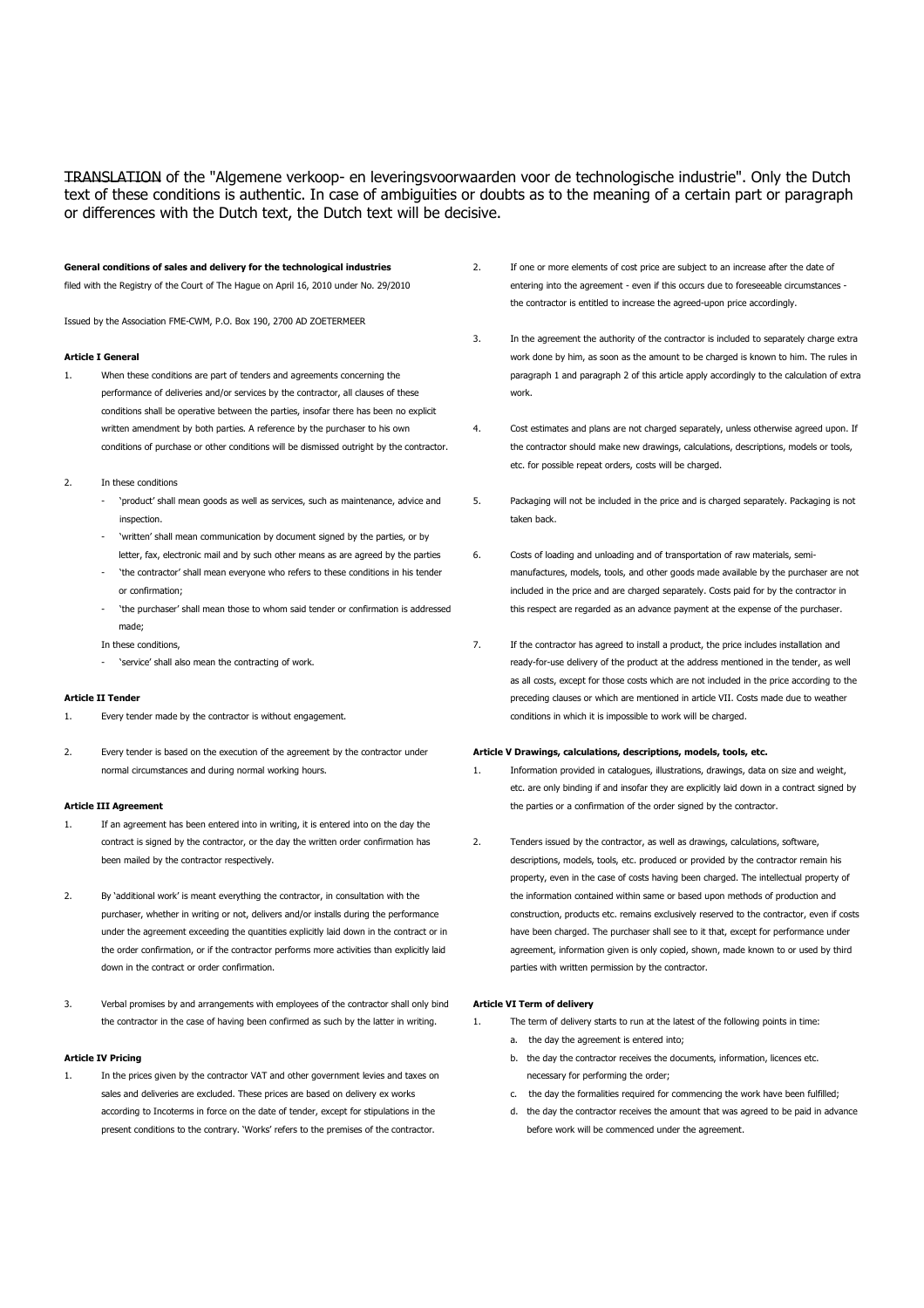If a date or week of delivery is agreed upon, the term of delivery shall be the period between the date the agreement is entered into and the date or the end of the week of delivery, respectively.

- 2. The term of delivery is based on the working conditions at the time the agreement is entered into and on timely delivery of the materials necessary for performing the work ordered by the contractor. If any delay might occur due to change in the said working conditions, for which change the contractor is not to blame, or because materials ordered timely for the execution of the work are not delivered on time, the time for delivery shall be extended for as long as necessary.
- 3. With regard to the term of delivery the product is deemed to be delivered when it is ready for testing, if testing in the premises of the contractor has been agreed upon, and in other cases when it is ready for shipment, all this after the purchaser has been given notice in writing and without prejudice to the obligation of the contractor to fulfil possible installation obligations.
- 4. Without prejudice to other clauses in these conditions regarding extension of the time for delivery, the time for delivery is extended for the duration of the delay which arises on the side of the contractor when the purchaser has not met some obligation resulting from the agreement or has not cooperated as could be demanded from him with respect to the performance under the agreement.
- 5. Exceeding the term of delivery does not entitle the purchaser to terminate the agreement completely or partly, unless the term is exceeded by more than 16 weeks, or the contractor indicates that the term will be exceeded by more than 16 weeks. In either of the above cases, the purchaser may terminate the agreement through a written statement to the contractor, and is then entitled to a reimbursement of the fees already paid to the contractor, as well as compensation for the damages resulting from the delay, up to a maximum of 15 percent of the agreed upon price of the product. Unless the purchaser makes use of this aforementioned right of termination, exceeding the term of delivery -for whatever reason- does not entitle the purchaser to perform work or to have work performed under the agreement without the Court's leave.

### Article VII Installation

- 1. If both parties have agreed to the contractor installing the product, the purchaser is responsible towards the contractor for the correct and timely execution of all installations, provisions and/or conditions necessary for the erection of the product to be installed and/or for the correct operation of the installed product. This does not apply if this execution is performed by or on behalf of the contractor according to data presented and/or drawings made by or on behalf of the latter.
- 2. Without prejudice to the provisions sub 1, the purchaser, if both parties have agreed to the contractor installing the product, shall in any case see to it at his own expense and risk that:
	- a. employees of the contractor can commence and continue their work during normal working hours from the moment they arrive at the place of installation and, moreover, if the contractor deems it necessary, outside of normal working hours provided that the purchaser has been notified in time;
- b. suitable accommodation and/or all provisions under Government ordinances, the agreement and common use will be available to the employees of the contractor;
- c. the access routes to the place of installation are fit for the required transportation;
- d. the assigned place of erection is fit for storage and installation;
- e. the necessary lockable depositories for materials, tools and other goods are available;
- f. the necessary and usual workmen, auxiliary tools, auxiliary and industrial materials (fuels, oils and greases, cleaning and other small materials, gas, water, electricity, steam, compressed air, heating, lighting, etc. included), and the usual measuring and testing instruments of the company of the purchaser are in the right place at the disposal of the contractor on time and free of charge;
- g. all necessary safety and precautionary measures have been taken and shall be maintained, and that all measures have been taken and shall be maintained in order to satisfy the appropriate Government regulations with respect to installation;
- h. the mailed products are at the right place at the beginning of and during the installation.
- 3. Damages and costs which arise because the conditions stated in this article have not been fulfilled or have not been fulfilled on time are for the purchaser's account.
- 4. With regard to time for assembly and installation, article VI applies accordingly.

### Article VIII Inspection and acceptance test

- 1. The purchaser shall inspect the product at the latest within 14 days after delivery as stated in article VI sub 3 or -if installation has been agreed upon- at the latest within 14 days after installation. If this term passes without written and specified notification of well-founded complaints, the product is assumed to have been accepted.
- 2. If an acceptance test has been agreed upon, the purchaser shall give the contractor the opportunity to perform the necessary tests and to apply those improvements and modifications which the contractor finds necessary after delivery/receipt as stated in article VI sub 3 or, if installation has been agreed upon, after installation. The acceptance test shall be performed immediately upon request of the contractor in the presence of the purchaser. If the acceptance test has been performed without specified and well-founded complaints, and if the purchaser does not meet said obligations, the product is assumed to have been accepted.
- 3. The purchaser shall put the necessary facilities, including those referred to in art. VII sub 2 f, as well as representative samples of materials to be processed in sufficient quantities, on time, free of charge and in the right place at the disposal of the contractor for the acceptance test and for possible other tests, in order to simulate the circumstances of use of the product anticipated by the parties to the greatest extent possible. If the purchaser does not fulfil this, paragraph 2, the last sentence, applies.
- 4. In case of minor deficiencies, especially those which hardly or do not at all influence the anticipated use of the product, the product will be assumed to have been accepted despite these deficiencies. The contractor shall remedy such deficiencies as yet as soon as possible.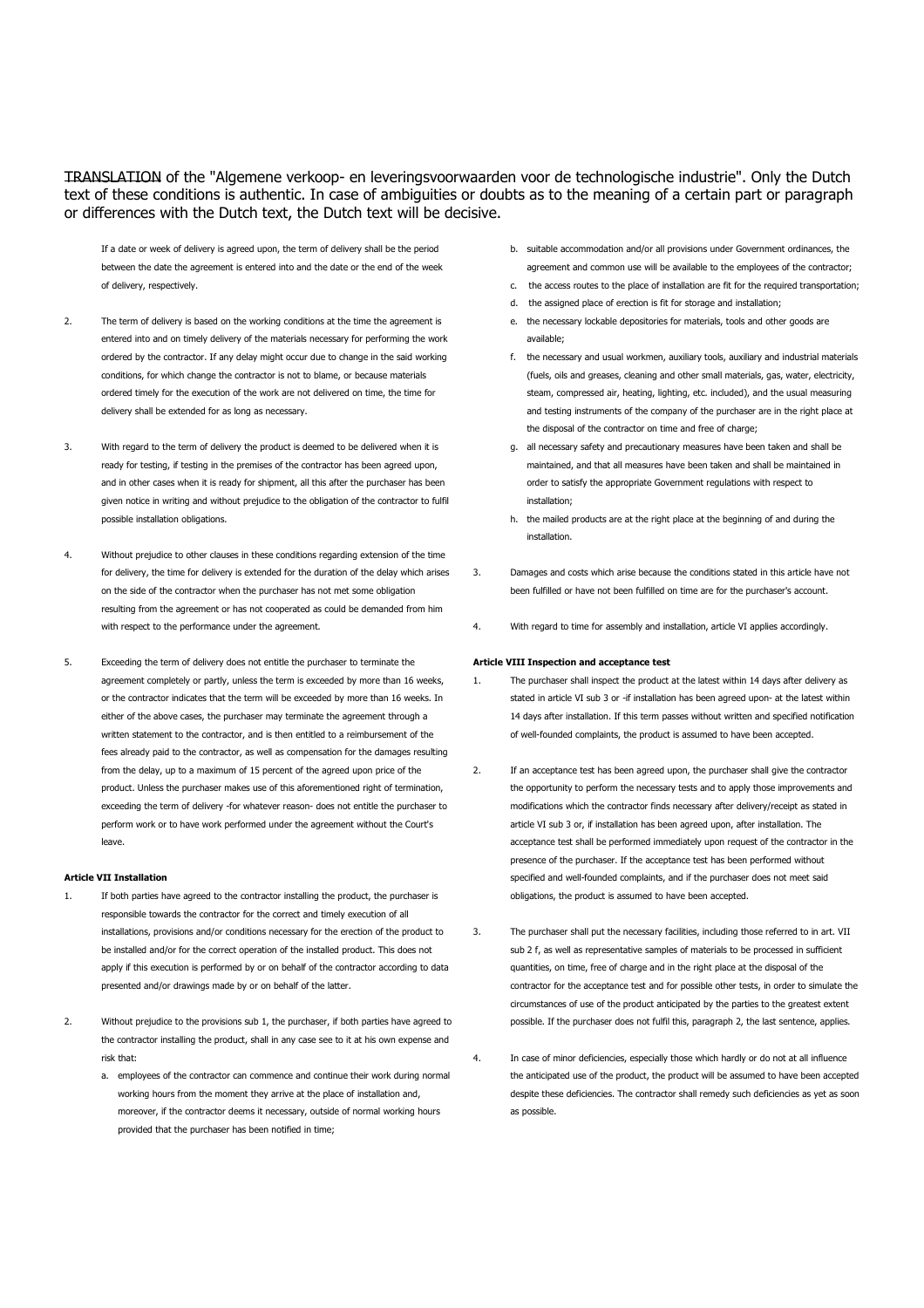5. Without prejudice to the warranty obligations of the contractor the acceptance according to the preceding paragraphs will exclude any claim of the purchaser for deficiencies in the performance of the contractor.

### Article IX Transition of risk and ownership

- 1. As soon as the product has been delivered in the definition of art. VI sub 3, the purchaser bears the risk for all direct and indirect damage that may occur on or on account of this product, except insofar the damage is the result of the contractor's executive employees' intention or purposeful recklessness. If the purchaser remains in default for taking-over the product after having received a notice of default, the contractor will be entitled to charge all costs of storage of the product to the purchaser.
- 2. Without prejudice to the last paragraph and the provisions of article VI sub 3, the ownership of the product passes to the purchaser only when all debts of the purchaser to the contractor for deliveries or work, including interest and costs, have been paid for in full.
- 3. The contractor shall have, where appropriate, the right of unhindered access to the product. The purchaser shall give all cooperation to the contractor in order to provide the contractor the opportunity to execute the retention of ownership as stated in paragraph 2 by taking back the product, dismantling included if necessary.

### Article X Payment

1. Unless otherwise agreed, payment of the price agreed upon will be made in two terms:

 1/3 (one third) at the latest within 7 days after formation of the agreement; 2/3 (two thirds) at the latest within 14 days after delivery under art.VI sub 3.

- 2. Payment of additional work shall take place as soon as the purchaser has been charged for this.
- 3. All payments shall be made by the means of payment stipulated by the contractor and without any deduction or setting-off.
- 4. If the purchaser does not pay within the period agreed upon, he is considered in default by right and the contractor may without any notice of default charge interest at a rate of 3 points above the statutory interest in force in The Netherlands (as set out in arts. 6:119a and 6:120 sub 2 of the Dutch Civil Code) counting from the expiry date as well as all judicial and extrajudicial costs in connection with the claim.

### Article XI Warranty

1. Without prejudice to the following restrictions, the contractor guarantees the quality of the product (that is, not a service) he delivered as well as the quality of the materials used and/or delivered for the product, insofar defects to the delivered product are concerned which cannot be detected at inspection or acceptance test respectively, of which the purchaser proves that these have arisen within 6 months after delivery under article VI sub 3 solely or mainly as a direct consequence of a defect in the construction applied by the contractor or due to inadequate workmanship or use of bad materials.

- 2. Paragraph 1 applies accordingly to defects which cannot be detected at inspection or acceptance test respectively caused solely or mainly by poor installation by the contractor. If the contractor performs installation of the product, the term of warranty of 6 months sub 1 goes into effect on the day the installation has been completed by the contractor, whereas in that case the term of warranty ends in any case when 12 months after delivery under article VI sub 3 have passed.
- 3. The defects falling under the warranty sub 1 and 2 will be removed by the contractor by repair or replacement of the defective part, whether or not in the premises of the contractor or by mailing a part for replacement, this always at the contractor's discretion. All costs that go beyond the sole obligation as described in the preceding sentence, such as, but not restricted to, costs of transportation, costs of travelling and accommodation and costs of disassembly and assembly are at the expense of the purchaser. For repaired or replaced components, a new term of warranty of 6 months is in effect, although the term of warranty ends in any case when 12 months after delivery under article VI sub 3 have passed, or in the case of sub 2, as soon as 18 months have passed.
- 4. With respect to repair work or revision or other services performed by the contractor beyond the warranty obligations, warranty is only given on the quality of the performance of the activities ordered unless otherwise agreed, this for a period of 6 months. This warranty holds that the contractor has the sole obligation in case of defects to perform the work again, insofar this proves to be defective. The second full sentence of paragraph 3 applies accordingly. In that case, a new term of warranty of 6 months is in effect, although the term of warranty ends in any case 12 months after performance of the initial work.
- 5. No warranty is given with respect to inspections, advice and similar activities by the contractor.
- 6. In any case not included in the warranty are defects which arise from or are completely or partly caused by:
	- a. not taking into account the operating and maintenance instructions or other than anticipated normal use;
	- b. normal wear and tear;
	- c. installation or repair by the purchaser or by third parties;
	- d. the application of any Government regulation regarding the nature or the quality of the applied materials;
	- e. used materials or goods respectively used in consultation with the purchaser;
	- f. materials or goods which the purchaser has given to the contractor to be processed;
	- g. materials, goods, methods and constructions insofar applied at explicit instruction of the purchaser, together with materials and goods delivered by or on account of the purchaser;
	- h. parts the contractor has received from third parties, insofar as the third party has not given any warranty to the contractor, or the warranty of the third party has expired.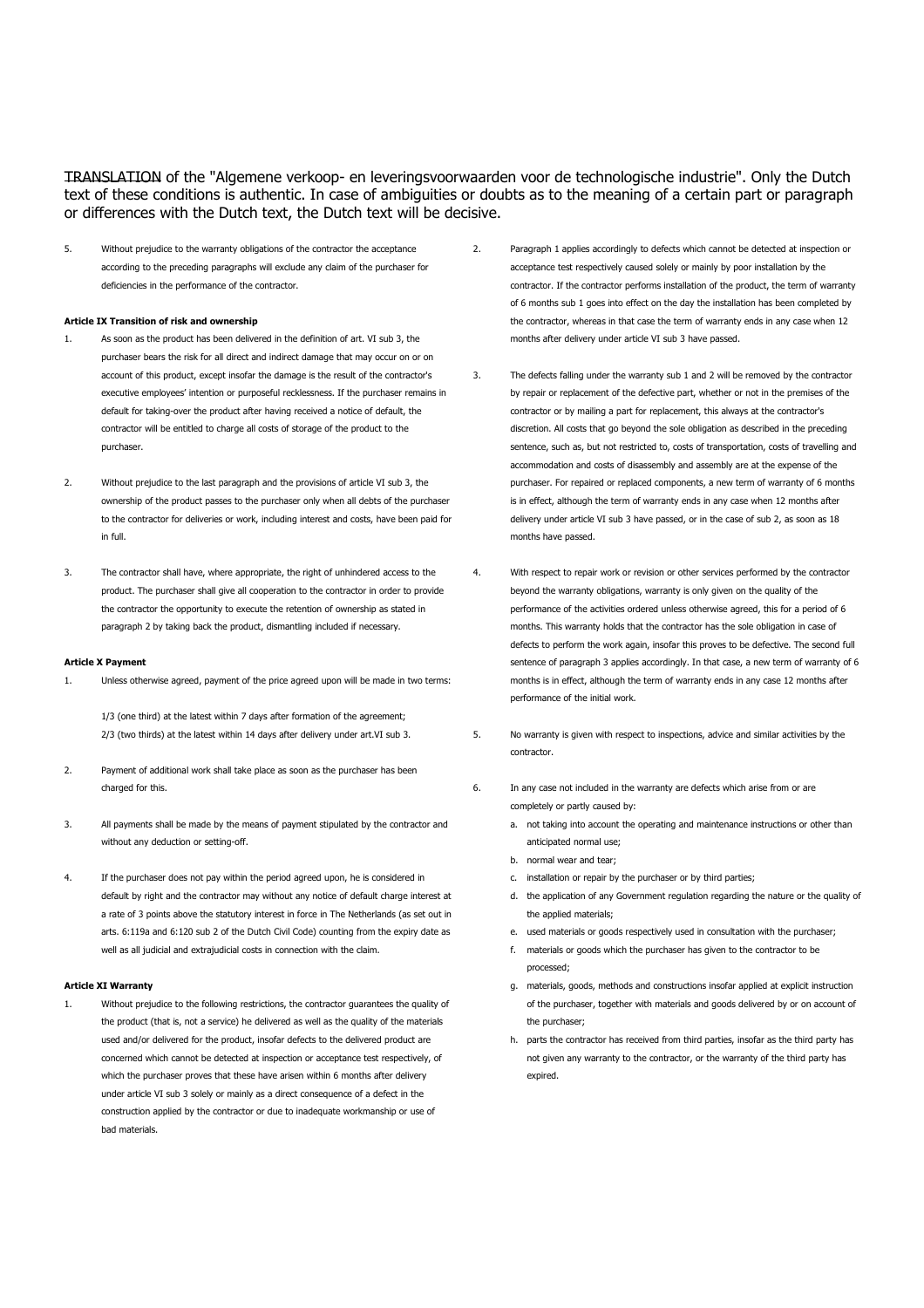- 7. If the purchaser does not, not adequately or not timely meet with an obligation resulting from the agreement with the contractor or an agreement related to it, the contractor is not held to any warranty for any of these agreements. If the purchaser proceeds to or has someone proceed to any dismantling, repair or other work concerning the product without prior written approval by the contractor, every claim resulting from the warranty ceases to exist.
- 8. Complaints for defects should be made in writing as soon as possible after discovery of the defects, yet at the latest within 14 days after the term of warranty has expired. Exceeding these terms results in expiration of every claim against the contractor relating to these defects. Legal action should be instigated within 1 year after timely complaint under penalty of expiration.
- 9. If the contractor replaces parts/products to fulfil his obligations under the warranty, the replaced parts/products become property of the contractor.
- 10. Alleged neglect on the part of the contractor to fulfil his obligations of warranty does not relieve the purchaser from his obligations which arise from any agreement entered into with the contractor.

### Article XII Liability

- 1. The contractor's liability is limited to fulfilment of the warranty obligations described in article XI of these conditions. If the contractor is unable to fulfil his obligations as set out in art. XI within a reasonable term, the purchaser can, by written notification, set out a final, suitable term for the contractor to follow through on his obligations. If the contractor fails to fulfil his obligations within such final term, the purchaser may, at the expense and risk of the contractor, himself undertake or employ a third party to undertake necessary remedial works. Where successful remedial works have been undertaken by the purchaser or a third party, reimbursement by the Contractor of reasonable costs incurred by the purchaser shall be in full settlement of the contractor's liabilities for the said defect, provided that under no circumstance shall such reimbursement exceed 15 percent of purchase price of the delivered product.
- 2. Where the defect has not been successfully remedied as stipulated under sub 1, a) the purchaser is entitled to a reduction of the purchase price in proportion to the reduced value of the product, provided that under no circumstance shall such reduction exceed 15 per cent of the purchase price of the delivered product, or b) where the defect is so substantial as to significantly deprive the purchaser of the benefit of the contract, the purchaser may terminate the contract by written notice to the contractor. The purchaser is then entitled to a refund of the paid price for the delivered product and to a compensation for the loss he has suffered up to a maximum of 15 per cent of the purchase price of the delivered product.
- 3. Save for intention or purposeful recklessness on the part of the contractor's executive employees' and save for the provisions in art. VI sub 5 and subs 1 and 2 of this article, all liability of the contractor for deficiencies in the delivered product and the delivery, such as damages through exceeding the term of delivery, non-delivery, damage as a result of liability towards a third party, for consequential loss and other indirect damage and for damage as a result of unsound handling or negligence by (employees of) the contractor, is excluded.
- 4. Therefore, the contractor is also not liable for:
	- infringement of patents, licences or other rights of third parties as a result of the use of information presented by or on behalf of the purchaser;
	- damage or loss, from whatever cause, of raw materials, semi manufactures, models, tools, and other goods made available by the purchaser.
- 5. If the contractor provides help and assistance of whatever kind at installation without having installation assigned to him, this will be at the risk of the purchaser.
- 6. The purchaser is bound to hold the contractor harmless respectively to indemnify the contractor for all claims for damages made by third parties.

### Article XIII Force majeure

In these General conditions for delivery, 'force majeure' means every circumstance independent of the contractor's intention -even if this could already be anticipated at the time the agreement was entered into- which may permanently or temporarily prevent performance of the agreement, and, insofar as not already included, war, danger of war, civil war, terrorism, riots, strikes, lock out, traffic disturbances, fire and other serious disruptions in the business of the contractor or his suppliers.

### Article XIV Suspension and termination

- 1. In case the agreement cannot be performed as a result of force majeure the contractor has the right either to suspend the performance of the agreement for at the most 6 months or to terminate the agreement in whole or partly, all this without taking the matter to Court and without being held liable for damages. During the suspension the contractor is free to and at the end of the suspension he must choose either for performance, if possible, or for complete or partial termination of the agreement.
- 2. In case of suspension as well as in case of termination sub 1, the contractor has the right to demand immediate payment of the raw materials, materials, parts and other goods he has purchased, reserved, processed and produced for the performance of the agreement, this for the value that should be reasonably pertaining thereto. In case of termination sub 1, after payment of the amount due according to the preceding full sentence, the purchaser is bound to accept the goods included therein, whilst failing to do so will give the contractor the right to store these goods at the expense of and for the risk of the purchaser or to sell or destroy these goods at the expense of the purchaser.
- 3. If there are good reasons to fear that the purchaser is not able or will not be able to fulfil his contractual obligations towards the contractor, and in case of bankruptcy, suspension of payment, shutting down, liquidation or partial assignment -whether or not as a security- of the company of the purchaser, including assignment of an important part of his receivables, the contractor has the right to demand of the purchaser suitable securities on the contractual obligations of the latter. In the absence of such securities, the performance of these agreements may be suspended by contractor. In the absence of securities from the purchaser within a reasonable term as defined by the contractor, the contractor has the right to completely or partially terminate the suspended agreement(s). The contractor has this right in addition to his other rights based on the law, the agreement and these general conditions.